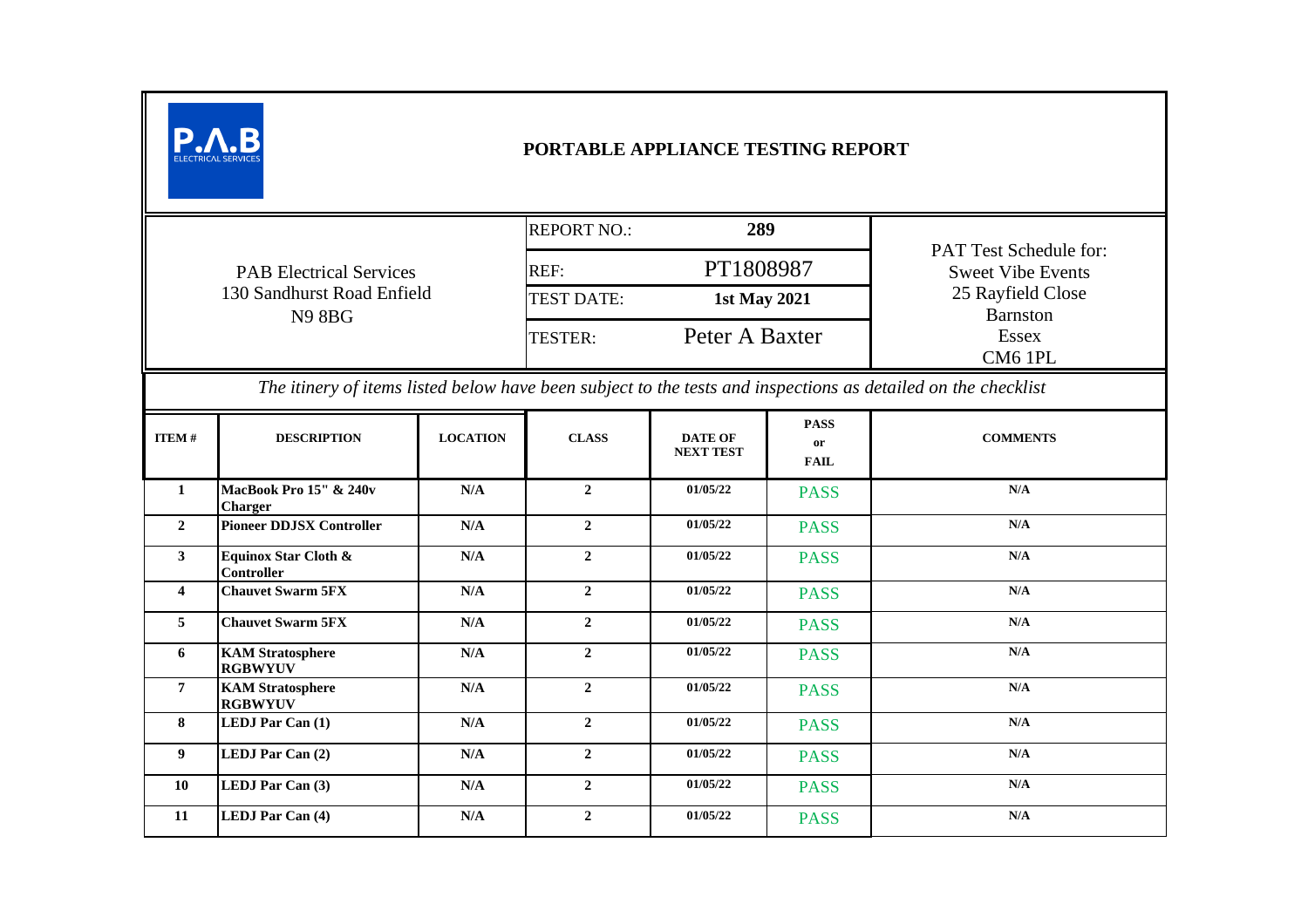| 12 | LEDJ Par Can (5)          | N/A | $\overline{2}$ | 01/05/22 | <b>PASS</b> | N/A |
|----|---------------------------|-----|----------------|----------|-------------|-----|
| 13 | LEDJ Par Can (6)          | N/A | $\mathbf{2}$   | 01/05/22 | <b>PASS</b> | N/A |
| 14 | LEDJ Par Can (7)          | N/A | $\mathbf{2}$   | 01/05/22 | <b>PASS</b> | N/A |
| 15 | LEDJ Par Can (8)          | N/A | $\mathbf{2}$   | 01/05/22 | <b>PASS</b> | N/A |
| 16 | 25x IEC Cables            | N/A |                | 01/05/22 | <b>PASS</b> | N/A |
| 17 | 10m Extension Reel        | N/A |                | 01/05/22 | <b>PASS</b> | N/A |
| 18 | <b>15m Extension Reel</b> | N/A |                | 01/05/22 | <b>PASS</b> | N/A |
| 19 | <b>5m Extension Reel</b>  | N/A |                | 01/05/22 | <b>PASS</b> | N/A |

| <b>ITEM</b><br># | <b>DESCRIPTION</b>           | <b>LOCATION</b>         | <b>CLASS</b>   | <b>DATE OF</b><br><b>NEXT TEST</b> | <b>Pass or Fail</b> | <b>COMMENTS</b>         |
|------------------|------------------------------|-------------------------|----------------|------------------------------------|---------------------|-------------------------|
| 20               | <b>IEC Podium Cable (1)</b>  | N/A                     | 1              | 01/05/22                           | <b>PASS</b>         | N/A                     |
| 21               | <b>IEC Podium Cable (2)</b>  | N/A                     | 1              | 01/05/22                           | <b>PASS</b>         | N/A                     |
| 22               | <b>4ft LOVE Letters</b>      | N/A                     | $\overline{2}$ | 01/05/22                           | <b>PASS</b>         | N/A                     |
| 23               | <b>ADJ</b> Inno Pocket Spot  | N/A                     | $\overline{2}$ | 01/05/22                           | <b>PASS</b>         | N/A                     |
| 24               | <b>ADJ</b> Inno Pocket Spot  | N/A                     | $\overline{2}$ | 01/05/22                           | <b>PASS</b>         | N/A                     |
| 25               | <b>Chauvet Smoke Machine</b> | N/A                     | $\overline{2}$ | 01/05/22                           | <b>PASS</b>         | $\mathbf{N}/\mathbf{A}$ |
| 26               | <b>Chauvet Snow Machine</b>  | N/A                     | $\overline{2}$ | 01/05/22                           | <b>PASS</b>         | N/A                     |
| 27               | Mackie 15" Speaker           | N/A                     | $\overline{2}$ | 01/05/22                           | <b>PASS</b>         | $\mathbf{N}/\mathbf{A}$ |
| 28               | Mackie 15" Speaker           | N/A                     | $\overline{2}$ | 01/05/22                           | <b>PASS</b>         | N/A                     |
| 29               | Alto 15" Subwoofer           | N/A                     | $\overline{2}$ | 01/05/22                           | <b>PASS</b>         | N/A                     |
| 30               | <b>Equinox Flame FX</b>      | N/A                     | $\mathbf{2}$   | 01/05/22                           | <b>PASS</b>         | N/A                     |
| 31               | <b>Equinox Flame FX</b>      | $\mathbf{N}/\mathbf{A}$ | $\overline{2}$ | 01/05/22                           | <b>PASS</b>         | $\mathbf{N}/\mathbf{A}$ |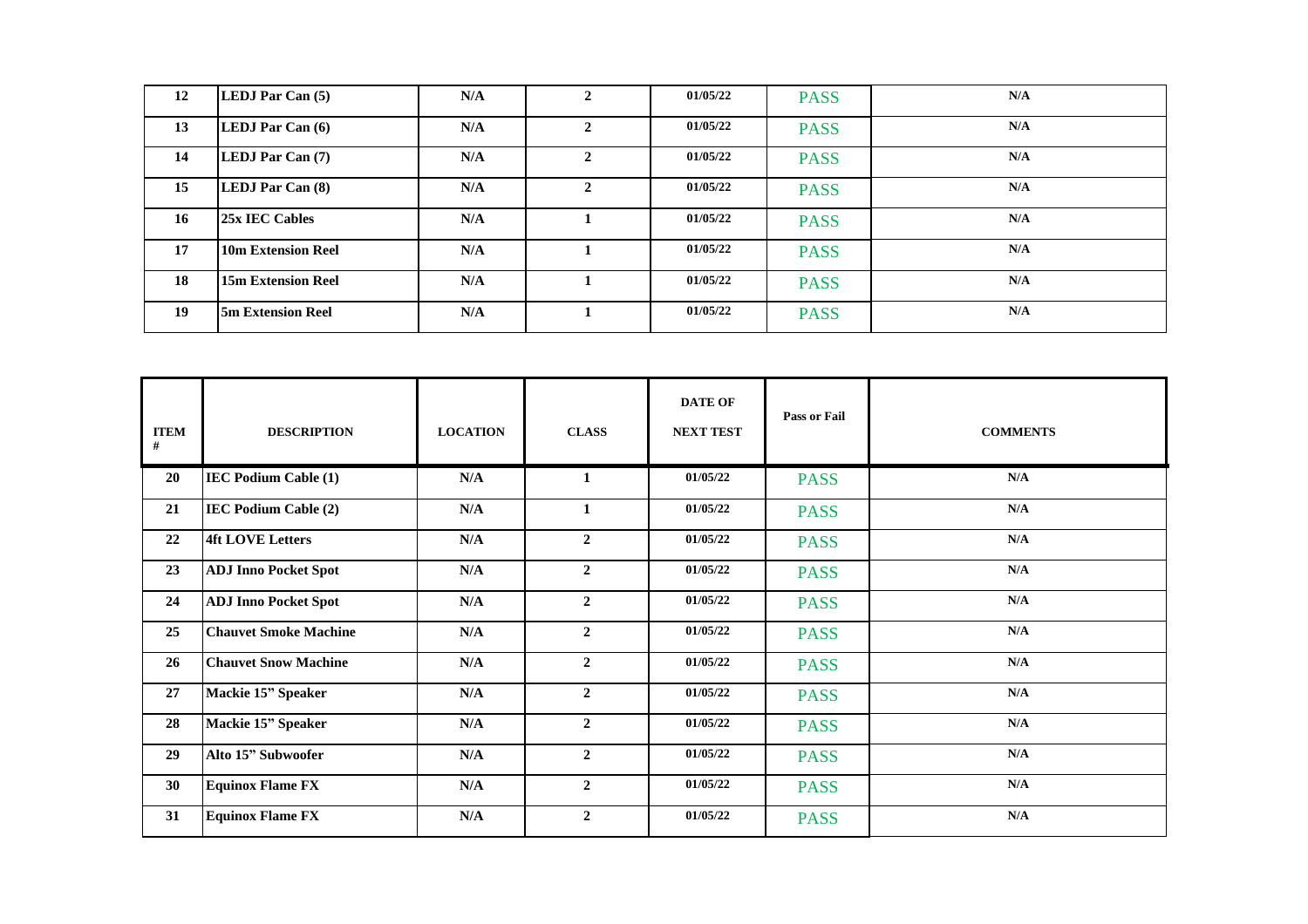| 32              | <b>LED Moving Head Light</b>                      | $\mathbf{N}/\mathbf{A}$ | $\overline{2}$   | 01/05/22 | <b>PASS</b> | N/A                     |
|-----------------|---------------------------------------------------|-------------------------|------------------|----------|-------------|-------------------------|
| 33              | <b>LED Moving Head Light</b>                      | N/A                     | $\overline{2}$   | 01/05/22 | <b>PASS</b> | $\mathbf{N}/\mathbf{A}$ |
| 34              | <b>LEDJ Starlit Backdrop Black</b>                | N/A                     | $\overline{2}$   | 01/05/22 | <b>PASS</b> | N/A                     |
| 35              | <b>LEDJ Starlit Backdrop white (1)</b>            | N/A                     | $\overline{2}$   | 01/05/22 | <b>PASS</b> | N/A                     |
| 36              | LEDJ Starlit Backdrop white (2)                   | N/A                     | $\overline{2}$   | 01/05/22 | <b>PASS</b> | N/A                     |
| 37              | 1m Up-light Bar                                   | $\mathbf{N}/\mathbf{A}$ | $\overline{2}$   | 01/05/22 | <b>PASS</b> | N/A                     |
| 38              | 1m Up-light Bar                                   | $\mathbf{N}/\mathbf{A}$ | $\overline{2}$   | 01/05/22 | <b>PASS</b> | N/A                     |
| 39              | Mirror Ball Motor (x2)                            | $\mathbf{N}/\mathbf{A}$ | $\overline{2}$   | 01/05/22 | <b>PASS</b> | N/A                     |
| 40              | 4-Gang Extension Lead (x6)                        | N/A                     | $\mathbf{1}$     | 01/05/22 | <b>PASS</b> | $\mathbf{N}/\mathbf{A}$ |
| 41              | <b>6-Gang Extension Lead (x2)</b>                 | N/A                     | $\mathbf{1}$     | 01/05/22 | <b>PASS</b> | N/A                     |
| 42              | <b>4ft LED Heart</b>                              | N/A                     | $\overline{2}$   | 01/05/22 | <b>PASS</b> | $\mathbf{N}/\mathbf{A}$ |
| 43              | <b>4ft LED Heart</b>                              | N/A                     | $\overline{2}$   | 01/05/22 | <b>PASS</b> | N/A                     |
| 44              | <b>Mitsubishi Printer</b>                         | N/A                     | $\boldsymbol{2}$ | 01/05/22 | <b>PASS</b> | N/A                     |
| 45              | <b>Touchscreen Monitor</b>                        | N/A                     | $\boldsymbol{2}$ | 01/05/22 | <b>PASS</b> | $\mathbf{N}/\mathbf{A}$ |
| 46              | MacBook Mini & 240v Charger                       | N/A                     | $\boldsymbol{2}$ | 01/05/22 | <b>PASS</b> | N/A                     |
| 47              | <b>Wooden Rustic DJ Booth strip</b><br>lights     | N/A                     | $\overline{2}$   | 01/05/22 | <b>PASS</b> | N/A                     |
| 48              | <b>Wooden Rustic Podium Strip</b><br>Lights $(1)$ | N/A                     | $\overline{2}$   | 01/05/22 | <b>PASS</b> | N/A                     |
| 49              | <b>Wooden Rustic Podium Strip</b><br>Lights $(2)$ | N/A                     | $\overline{2}$   | 01/05/22 | <b>PASS</b> | N/A                     |
| 50              | <b>Wooden Rustic Podium Strip</b><br>Lights $(3)$ | N/A                     | $\overline{2}$   | 01/05/22 | <b>PASS</b> | N/A                     |
| 51              | <b>Wooden Rustic Podium Strip</b><br>Lights $(4)$ | N/A                     | $\overline{2}$   | 01/05/22 | <b>PASS</b> | $\mathbf{N}/\mathbf{A}$ |
| $\overline{52}$ | <b>Wooden Heart (rustic) with</b><br>Lights $(1)$ | N/A                     | $\overline{2}$   | 01/05/22 | <b>PASS</b> | N/A                     |
| 53              | <b>Wooden Heart (rustic)with</b><br>Lights $(2)$  | N/A                     | $\overline{2}$   | 01/05/22 | <b>PASS</b> | $\mathbf{N}/\mathbf{A}$ |
| 54              | Wooden Letter with lights (L)                     | N/A                     | $\overline{2}$   | 01/05/22 | <b>PASS</b> | N/A                     |
| 55              | Wooden Letter with lights (O)                     | N/A                     | $\overline{2}$   | 01/05/22 | <b>PASS</b> | N/A                     |